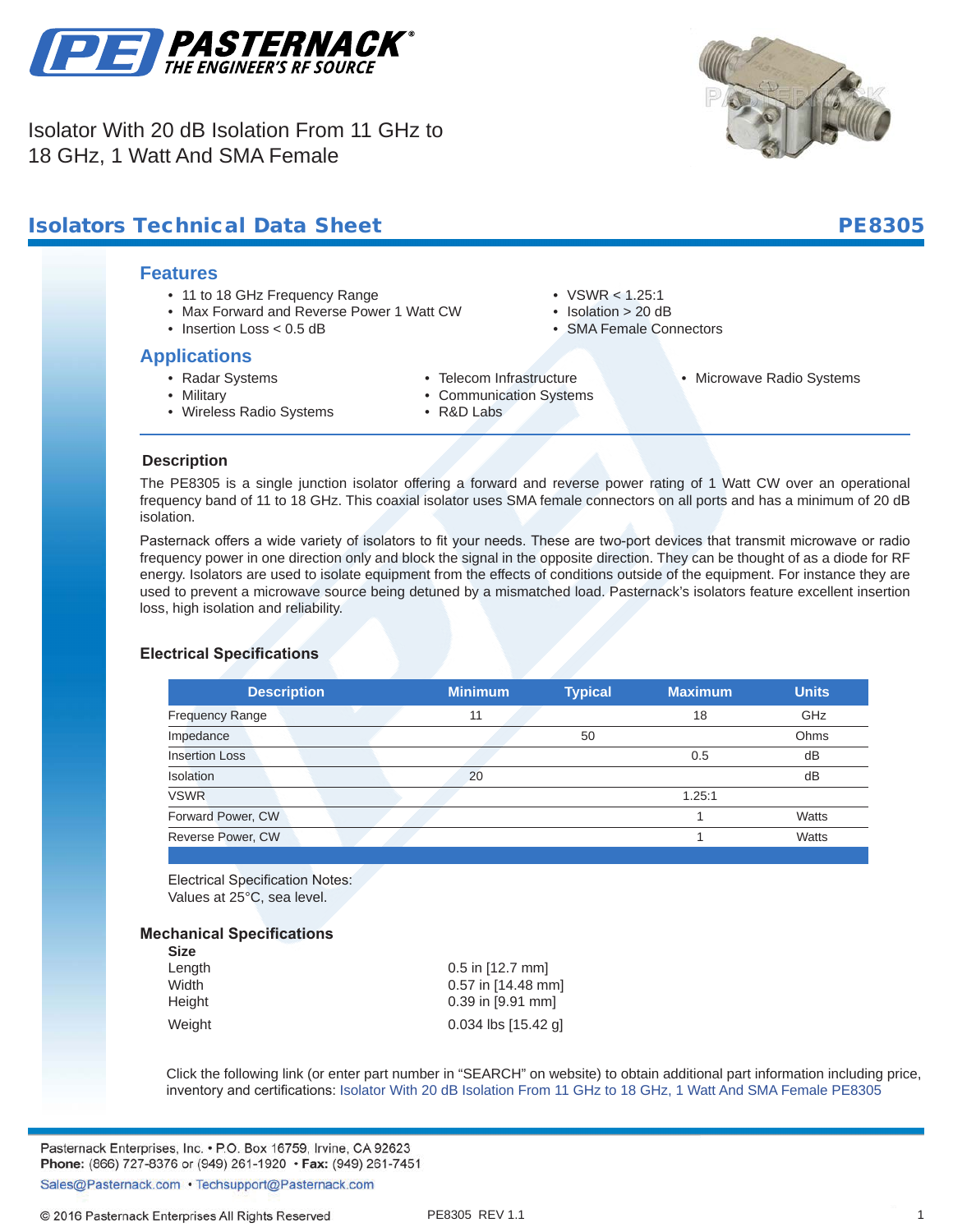

Isolator With 20 dB Isolation From 11 GHz to 18 GHz, 1 Watt And SMA Female



### **Isolators Technical Data Sheet PE8305**

**Configuration** Design Single Junction Package Style **Connectorized**<br>Connector 1 Connector 1 Connector 1 Connector 2 SMA Female

#### **Environmental Specifications Temperature**

Operating Range -20 to +65 deg C

**Compliance Certifications** (see [product page](https://www.pasternack.com/50-ohm-sma-isolator-11000-mhz-18000-mhz-20-watts-20-db-pe8305-p.aspx) for current document)

#### **Plotted and Other Data**

Notes:

Isolator With 20 dB Isolation From 11 GHz to 18 GHz, 1 Watt And SMA Female from Pasternack Enterprises has same day shipment for domestic and International orders. Our RF, microwave and millimeter wave products maintain a 99% availability and are part of the broadest selection in the industry.

Click the following link (or enter part number in "SEARCH" on website) to obtain additional part information including price, inventory and certifications: [Isolator With 20 dB Isolation From 11 GHz to 18 GHz, 1 Watt And SMA Female](https://www.pasternack.com/50-ohm-sma-isolator-11000-mhz-18000-mhz-20-watts-20-db-pe8305-p.aspx) [PE8305](https://www.pasternack.com/50-ohm-sma-isolator-11000-mhz-18000-mhz-20-watts-20-db-pe8305-p.aspx)

URL: <https://www.pasternack.com/50-ohm-sma-isolator-11000-mhz-18000-mhz-20-watts-20-db-pe8305-p.aspx>

The information contained in this document is accurate to the best of our knowledge and representative of the part described herein. It may be necessary to make modifications to the part and/or the documentation of the part, in order to implement improvements. Pasternack reserves the right to make such changes as required. Unless otherwise stated, all specifications are nominal. Pasternack does not make any representation or warranty regarding the suitability of the part described herein for any particular purpose, and Pasternack does not assume any liability arising out of the use of any part or documentation.

Pasternack Enterprises, Inc. • P.O. Box 16759, Irvine, CA 92623 Phone: (866) 727-8376 or (949) 261-1920 • Fax: (949) 261-7451

Sales@Pasternack.com • Techsupport@Pasternack.com